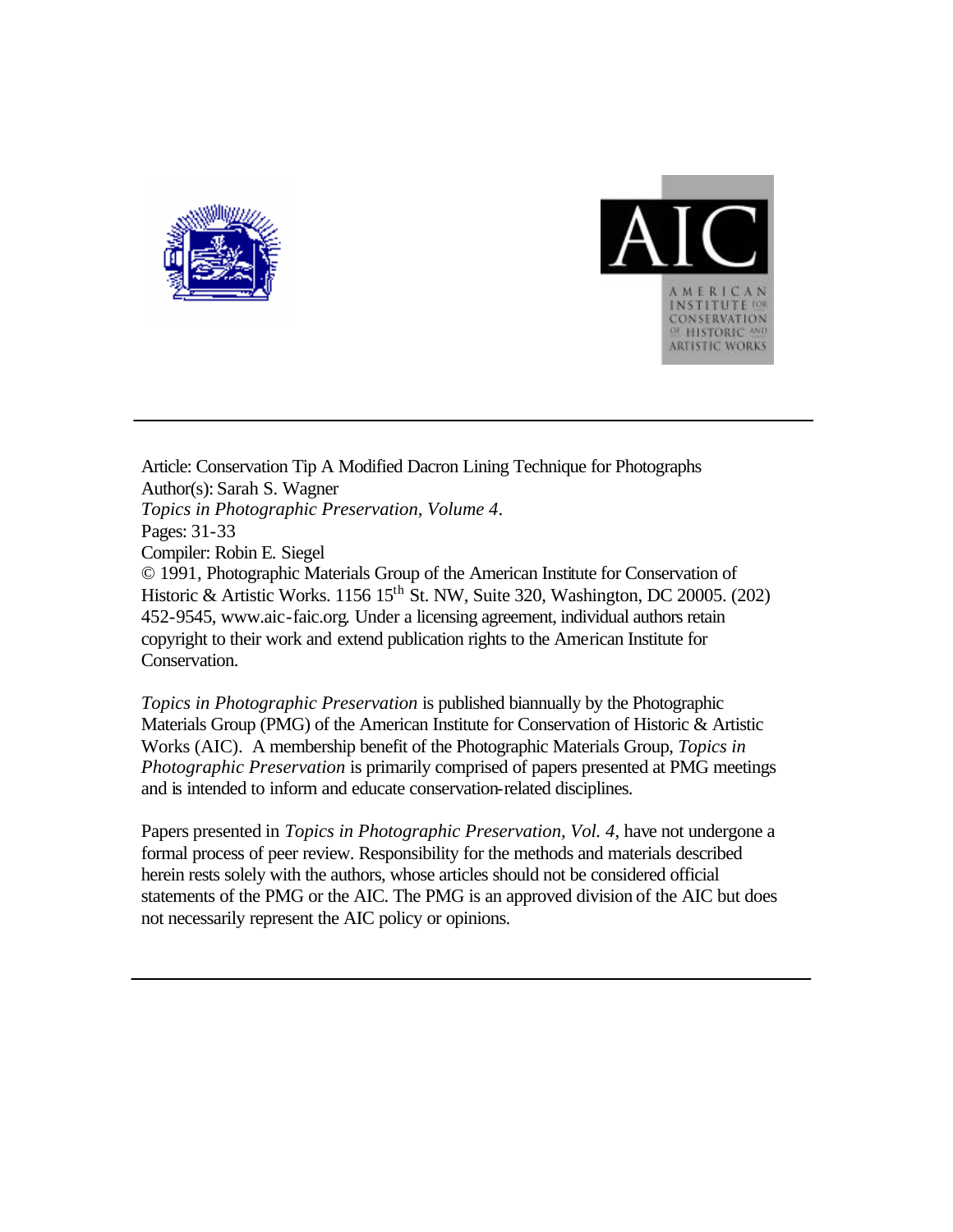### Conservation Tip

## A Modified Dacron Lining Technique for Photographs

BY Sarah S. Wagner

## Introduction

The modified Dacron lining technique uses polyester fabric which is stretched out and attached to a frame support. The lining method was introduced to the Library of Congress Conservation Office by Senior Conservator Ann Siebert who had seen the technique used at the Exconventro Churubusco (Escuela Nacional de Conservacion, Restauracion y Museografia) in Mexico City, Mexico. The method has been used successfully in the Library of Congress Paper Conservation Section for the lining of posters and other paper artifacts. Experiments on photographs revealed that the technique offers some advantages in certain situations when compared to the traditional Dacron lining method. For these reasons, it is presented as a useful variation on a technique to add to the repetoire of lining methods.

# Overview of the Traditional Dacron Lininq Method

In the traditional Dacron lining method, a rigid support such as Plexiglas or a table top is required. The support surface is usually sanded to increase the adhesion of the Dacron to the support. The Plexiglas is pasted out, then the Dacron, or polyester cloth is laid down and pasted out. The lining tissue or paper is laid down and pasted out. Finally the object, usually prehumidified, is laid down. The entire ensemble is allowed to dry either exposed directly to the air or under blotters and/or felts, with or without additional weight on top.

The method of lining means that the object dries only through the recto, while remaining in an expanded, stretched out state. This frequently results in tears opening up, tenting, or in in a worst case scenario, actually splitting more.

Once the lining ensemble has dried, the fabric (with the adhered layers of lining paper/object) is peeled off of the rigid support. The fabric is then peeled off of the back of the lined object.

The lining procedure is quick, but the process requires three separate pasting steps. In addition, the Plexiglas sheets can be awkward and heavy in large sizes and they tend The lin<br>three<br>sheets<br>Conser

Conservation Office Library of Congress, Washington, DC 20540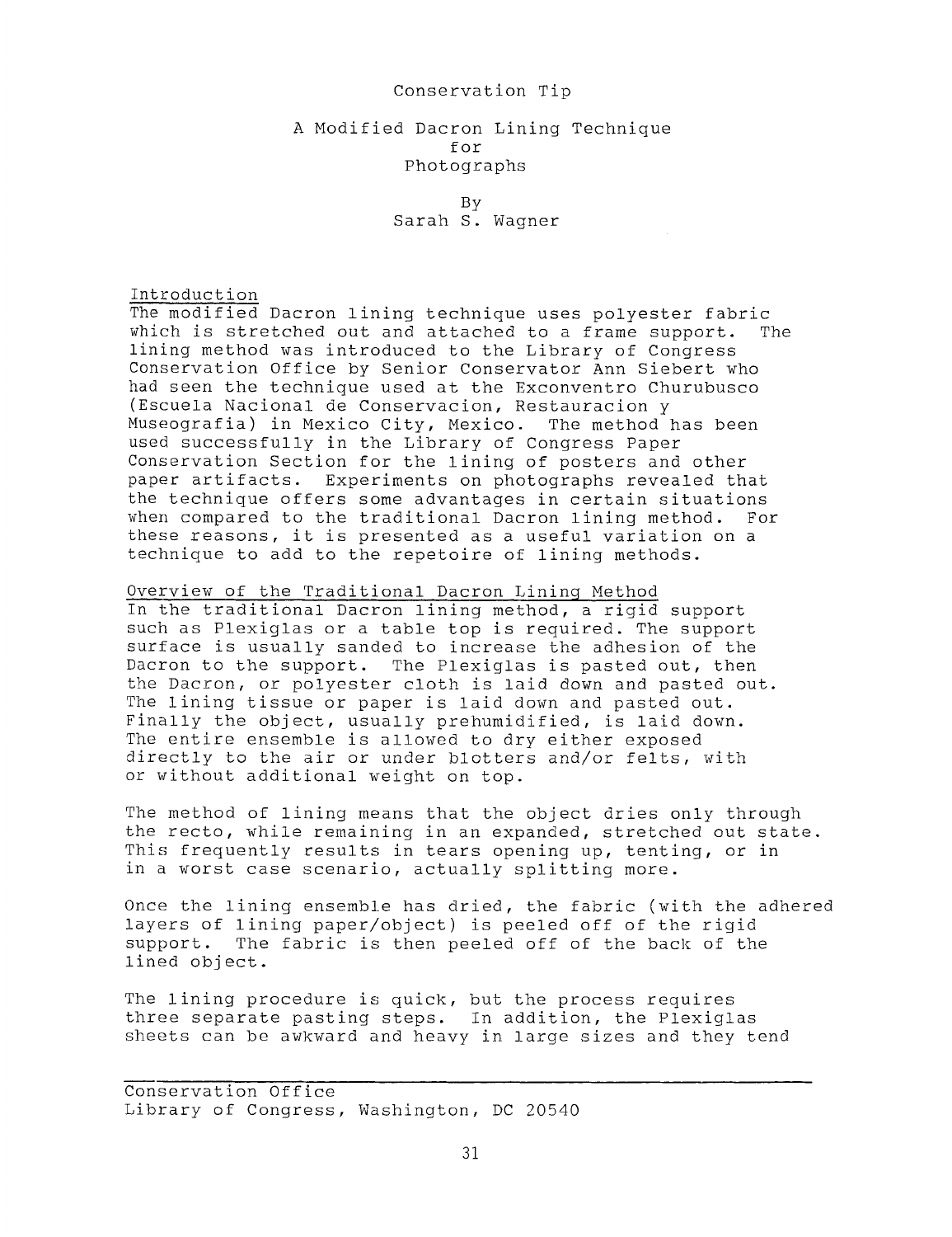to bow if placed vertically. If table tops are used, the area is unavailable for other uses until the lining has dried. Cleanup involves washing the rigid support and rinsing out the fabric.

Overview of the Stretched Dacron Lininq Method

In the modified Dacron lining, the polyester fabric is stretched out and attached to a frame, such as a painting<br>stretcher. The frame is placed face down onto a table to The frame is placed face down onto a table top so that the fabric is flush to the table's surface. The fabric is then pasted out. The lining paper is laid down and pasted out. The object is then laid down. The frame is then lifted from the table top and placed vertically against a wall or rested horizontally on blocks off of the table.

The method of lining means that the object can dry from both sides, if desired. The drying rate and the primary surface of drying/evaporation can be controlled by placement of blotters and/or felts, allowing free air circulation on one or more exposed sides, or in a more traditional manner, by sandwiching the lining ensemble between blotters and/or felts, with or without the use of weight. Lined photographs remain flat, but not as stretched out as with the traditional method which restrains the object more as it dries. The freely suspended cloth used with the stretched Dacron method allows for some contraction and movement of the object as it dries. Tears do not seem to open up much, if at all, so tenting and splitting is minimized or eliminated.

Once the lining ensemble has dried, the lined object can be gently delaminated from the fabric underneath using a teflon spatula. As with the more traditional method, dried paste remains on the back of the lining paper unless it is sanded off.

The entire lining process requires two pastings instead of three. The frame is lightweight and easier to handle than a Plexiglas sheet. For cleanup, The fabric is left on the frame and lightly sponged down or rinsed out under a faucet; the paste residue on the table is cleaned up.

## Advantaqes of the Stretched Dacron Method

The stretched Dacron lining procedure is even simpler than the traditional method, requiring less set up (once the fabric has been attached to the frame) and fewer pastings. The method allows for variations on drying and for more uniform drying from both sides of the object, if desired. The lined objects are not as stretched out after drying and less tenting of tears occurs. In addition, very dry linings can be attempted if the stretched fabric is pasted out on either blotters or a suction table in order to withdraw water from the paste. Experiments with dry linings showed that lightly humidified photographs could be lined controllably and with success. Removal of the lined object from the stretched fabric appears to be gentler than with the peeling method used for the traditional Dacron lining technique.